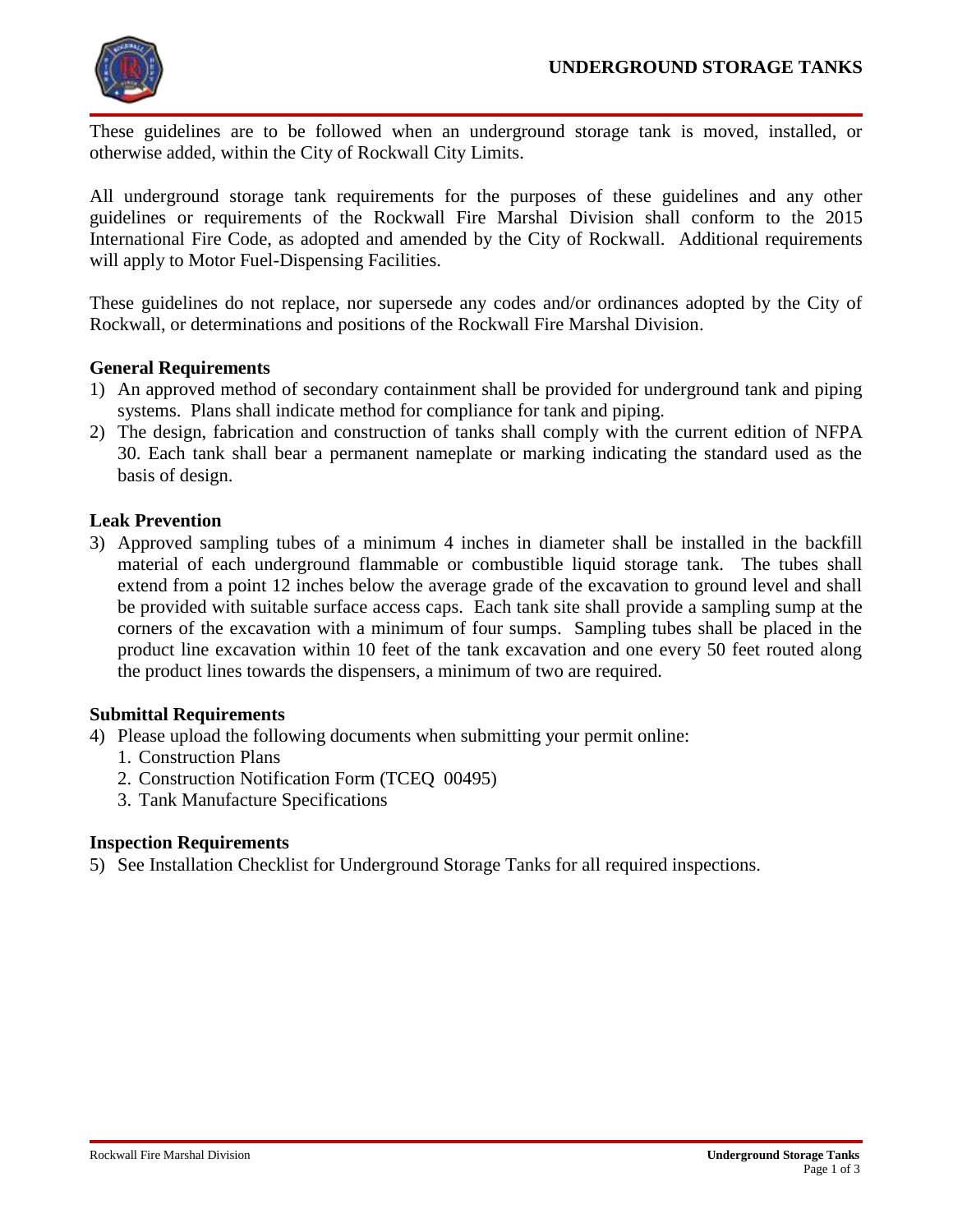

# *Installation Checklist for Underground Storage Tanks Rockwall Fire Marshal Division 972-771-7774*

# **TANKS**

|    | Capacity | Product | UL# |  |
|----|----------|---------|-----|--|
| 2. | Capacity | Product | UL# |  |
| 3. | Capacity | Product | UL# |  |
| 4. | Capacity | Product | UL# |  |
| 5. | Capacity | Product | UL# |  |
| 6. | Capacity | Product | UL# |  |

 $\Box$  TCEQ provided with 30-day notice.

 $\Box$  Installation plans and specifications are approved by the Rockwall Fire Marshal.

#### **THE FOLLOWING SHALL BE INSPECTED PRIOR TO PLACEMENT IN PIT:**

- Tanks are marked with UL identification.
- $\Box$  Tank serial number(s) and U.L. listing number(s) are recorded for each tank.
- □ Tank diameter(s) checked and recorded.
- Tank tightness Air test,  $3-5$  psi for minimum of 1-hr, witnessed prior to tank(s) being placed in pit.
- $\Box$  The interstitial space (annulus) of double-wall or secondary containment tanks shall be tested either:
	- o hydrostatically or with air pressure at a gauge pressure of 3 to 5 psi (20 to 35 kPa) **or**
	- o by vacuum at 2.6 psi (18 kPa) **or**
	- o in accordance with the tank's listing or the manufacturer's instructions.
	- o The pressure or vacuum shall be held for not less than 1 hour or for the duration specified in the listing procedures for the tank.
- $\Box$  Clean backfill available and pit is free of rocks, clumps, trash and debris. Pea-gravel must be used with fiberglass tanks.

#### **THE FOLLOWING SHALL BE INSPECTED AFTER PLACEMENT IN PIT:**

- Tanks located a minimum of 3-feet from lot lines and buildings.
- $\Box$  A minimum distance of 1 foot, shell to shell, shall be maintained between tanks.
- Tanks shall be properly anchored. **Exception: acceptable hydrology study**
- $\Box$  Sampling tubes of a minimum 4 inches in diameter are installed in the backfill material of each underground flammable or combustible liquid storage tank at the corners of the excavation with a minimum of four sumps.
- $\Box$  The tubes extend from a point 12 inches below the average grade of the excavation to ground level
- $\Box$  Tubes are in sumps provided with suitable surface access caps.
- $\Box$  Sampling tubes are placed in the product line excavation within 10 feet of the tank excavation and one every 50 feet routed along the product lines towards the dispensers, a minimum of two are provided.

#### **THE FOLLOWING SHALL BE INSPECTED BEFORE COVERING ANY PIPING:**

- $\Box$  All piping and valves are U.L. listed or of approved type.
- $\Box$  Unless tested in accordance with the applicable section of ASME B31.9, all piping shall be tested before being covered, enclosed or placed in use.
	- o Testing shall be done hydrostatically to 150 percent of the maximum anticipated pressure of the system **or**
	- o pneumatically to 110 percent of the maximum anticipated pressure of the system, **and**